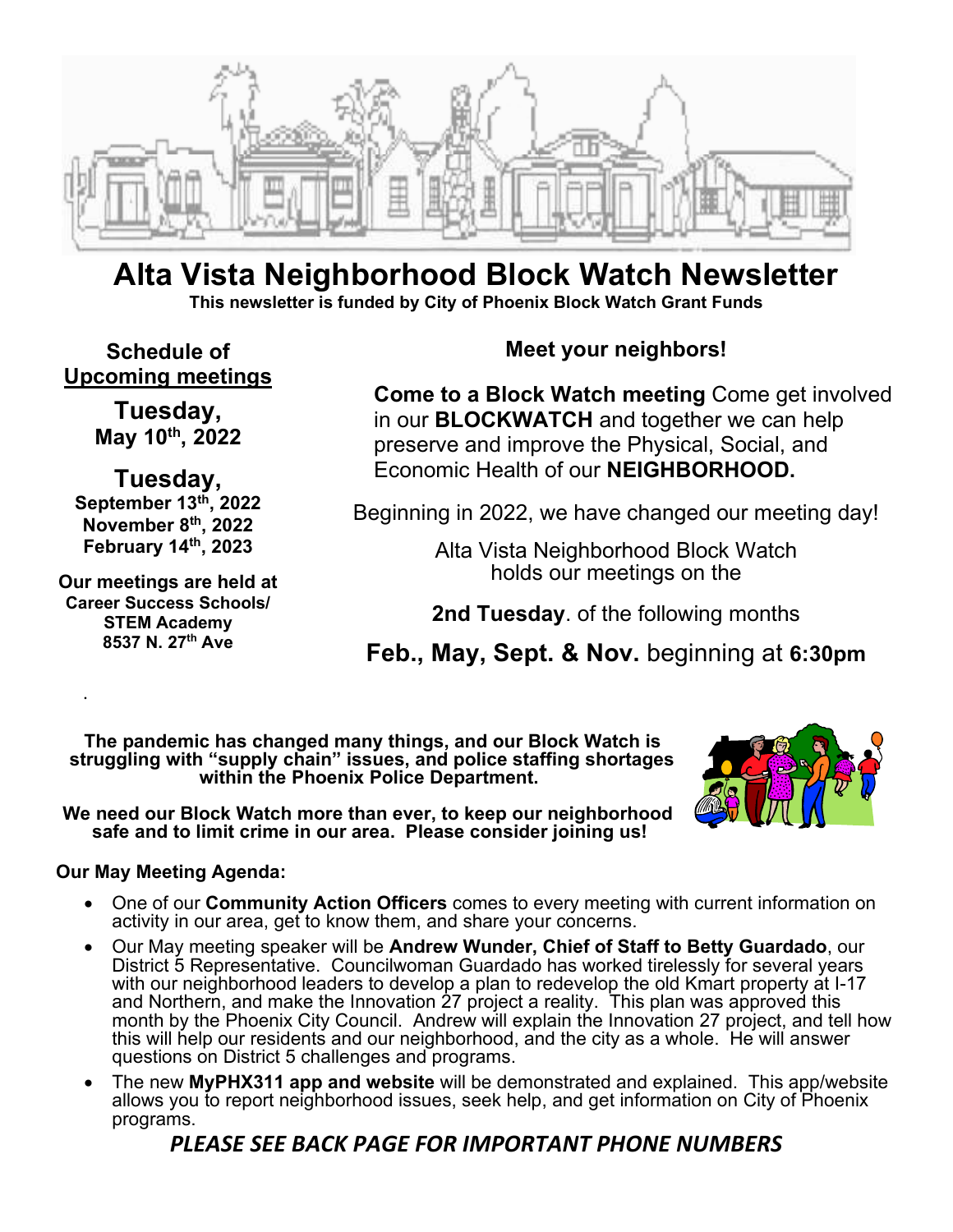

# **Our BULK Trash Zone is number 11**

 **Next collections will be Placement July 23, 2022 - Collection begins August 1, 2022** 

### **Please place items to be picked up out no sooner than July 23rd .**

If you have curbside collection, crews will only pick up piles placed close to the edge of your property, which must be at least 5 feet away from fixed objects. If you have alley collection, place pile along the alley wall. Avoid touching wall and blocking alley access.

### **IMPORTANT REMINDER**

**What is Bulk Trash**: any material that cannot be placed in a refuse or recycling container, such as furniture, large appliances, rugs, mattress, or large amounts of vegetation. Small amounts of vegetation should be bagged and placed in the refuse container. Bulk trash is collected from city-serviced residences four times a year.

**DO:** Follow the dates for bulk trash placement.

- Sweep or rake area after collection, if necessary.
- Securely bag or box all grass, leaves, weeds, twigs and hedge clippings before placing out for bulk trash.
- Cut tree trimmings down to less than 12" in diameter and 4' in length.
- Place broken down cardboard in your recycle container.

**DON'T INCLUDE:** More than 20 cubic yards in your pile, which is similar to the size of a SUV.

- Loose grass, leaves, weeds, twigs and hedge clippings.
- Household hazardous waste (HHW), such as antifreeze, pool chemicals, oil, batteries and paint.
- Tires, any shape or size.
- Appliances that use refrigerants.
- Construction materials

For more specific information, visit **Phoenix.Gov/PublicWorks/BulkTrash**

## BLOCK WATCH IMPROVES THE QUALITY OF LIFE WITHIN NEIGHBORHOODS

Block Watches come in all sizes. They can be a few houses in a cul-de-sac to a whole square mile neighborhood. They help to develop a "sense of community" and strengthen and sustain neighborhoods by bringing residents/neighbors together with a common interest.



Every Block Watch starts with one person and their concern for the safety and

well-being of themselves and their families. Their motivation may be to meet or get to know their neighbors, to protect the children, to keep property values up by eliminating blight and graffiti, to stop speeding on the streets by installing speed humps to protect the children, to have peace of mind by discouraging barking dogs and loud parties, and to be safe from crimes like burglary, theft and assault.



We all want to live in a safe and secure environment. Our homes should be safe havens. By rights there should be several layers of protection from the national level to our own neighborhoods. National and state governments provide control of our borders; state and city governments provide police and fire protection, education, and other resources, community member groups provide Phoenix Neighborhood Patrollers and the posting of Phoenix Neighborhood Patrol signs on

neighborhood streets; Block Watch provides neighbors watching out for neighbors; and we provide our own home security alarms, lighting and burglary prevention measures.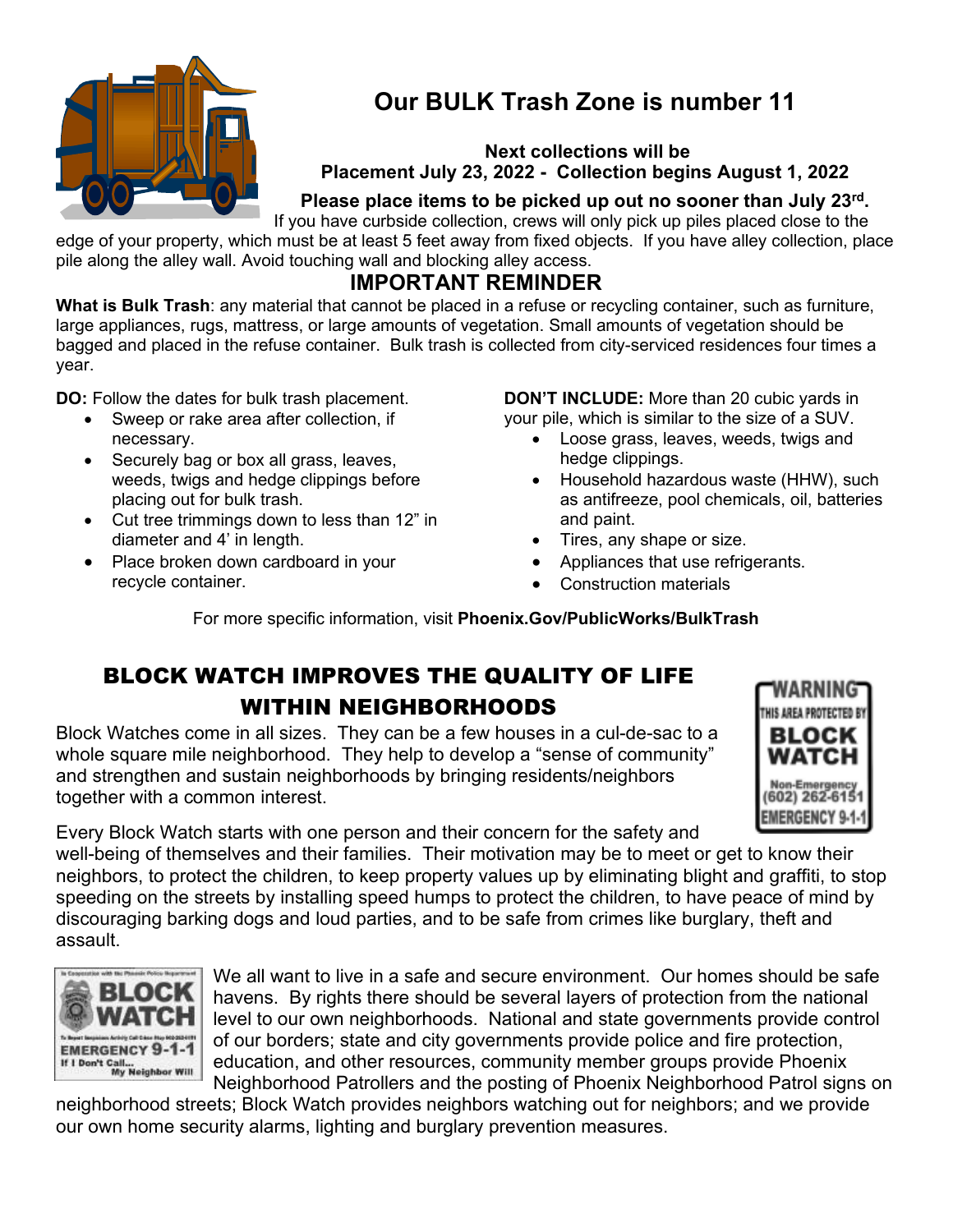# **Owner Occupied Housing Rehabilitation Program**

*Is your home in need of critical repairs, or repairs to items that affect the health and safety of those who live there? Are you struggling to pay for these repairs? This program may be for you.* 

The city of Phoenix Neighborhood Services Department offers financial assistance designed to stabilize critical home systems, address immediate health and safety issues, eliminate hazards, conserve water and energy and address exterior code/blighting violations. Home repair is an important element in the city's strategy to enhance the quality and value of the neighborhood and to promote sustainable communities.

### *What is the Owner-Occupied Housing Rehabilitation Program?*

The Owner-Occupied Housing Rehabilitation Program (OOHR) provides financial assistance to eligible low to moderate income homeowners citywide for emergency home repairs and/or to address health and/or safety hazards. The program may also address non-emergency home repairs to stabilize critical home systems such as electrical, mechanical, plumbing, and roof systems. The assistance is the form of a zero percent (0%) interest, forgivable loan and is secured by a lien on the primary residential property. *For more information please contact the City of Phoenix Neighborhood Services Department at 602-534-4444 Ext. 4 or visit us on line at www.phoenix.gov/nsd*.

*Qualification Criteria*: To qualify, the following minimal conditions must be met.

- The total annual gross household income must meet low-to-moderate income guidelines which vary by household size as published annually by federal regulations.
- The home must be located within the city of Phoenix limits.
- The home must be owner occupied, primary residence where the owner has lived for a minimum of twelve (12) months prior to application.
- The property title must be clear from all extraordinary liens and encumbrances including, but not limited. to:
- 1. Past due property tax liens and property mortgage payments
- 2. Past due special assessment liens and judgments against the property

The rehabilitation of the property must be feasible under the time and funding constraints of the program.

### *What are the homeowner's responsibilities?*

- Maintain the property in compliance with local city codes and ordinances, for more information visit: www.phoenix.gov/nsd/programs/compliance
- Maintain homeowners insurance coverage for the life of the lien
- Continue to reside in home as owner-occupant until all terms of lien are satisfied
- Assure property is accessible (interior and exterior) to staff and contractors for rehabilitation work and inspections
- Complete any training and/or other stipulations of the financial assistance.

#### *For more information please contact the City of Phoenix Neighborhood Services Department at 602-534-4444 Ext. 4 or visit us on line at www.phoenix.gov/nsd*.



**All crime is based on opportunity**. **You control your fate!**  Report any suspicious activity to the Police ASAP Crime Stop (602) 262-6151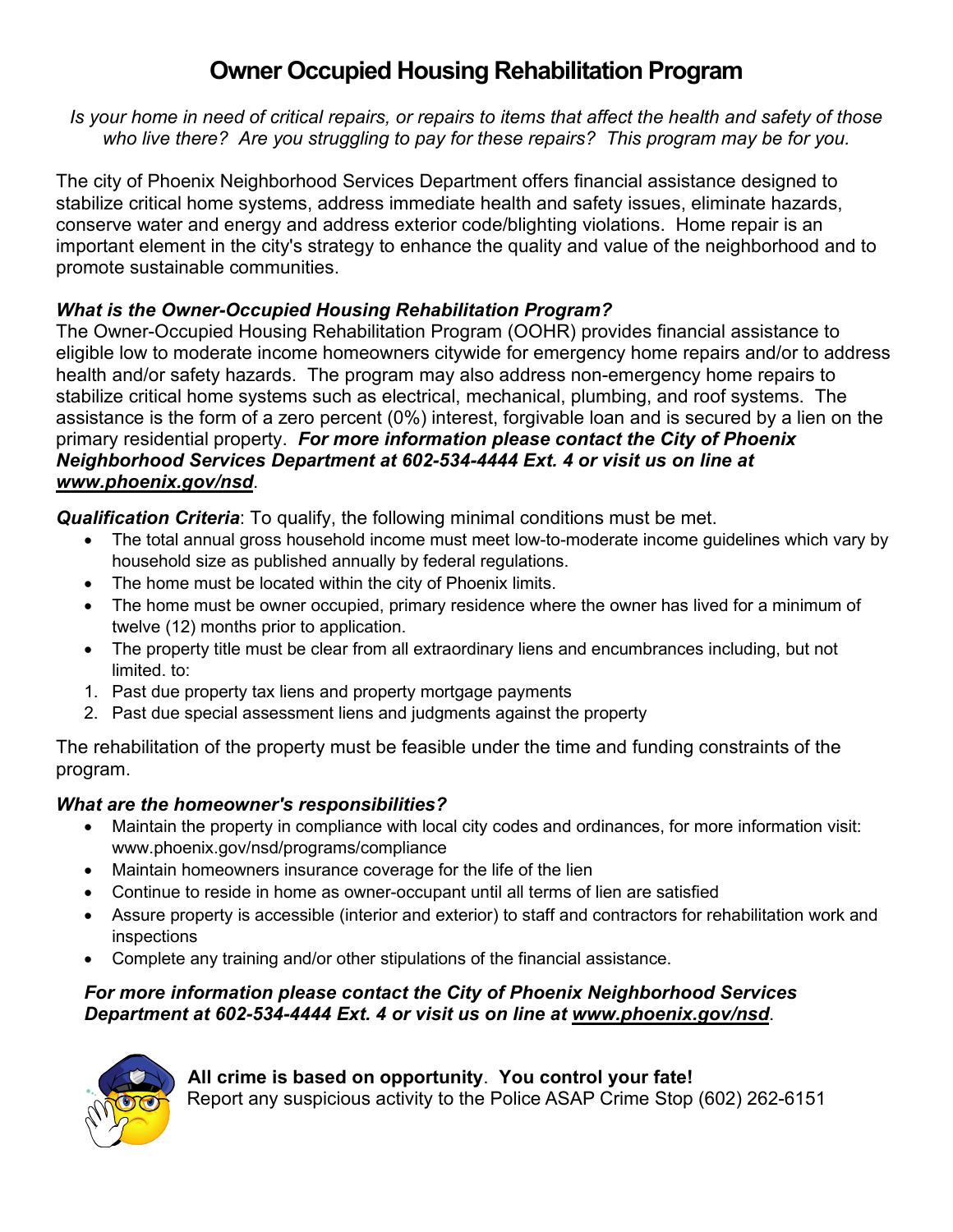# **Operation Officer Appreciation**

Have you thought about how we can show our appreciation to our courageous, overworked and understaffed police officers? Here are some ideas:

- You might want to personally thank them for their service when you see them in public or when you talk to the police dispatchers at 9-1-1 or CrimeStop
- You might want to pay for their coffee or even their meal if you run into them at your favorite fast-food establishment
- You might want to help with **Operation Officer Appreciation**. This program is run by Sandra Miller in the United Neighbors Association (UNA) who did something when she realized there was a need.

**What is the need?** Did you know that precinct officers provide their own coffee makers, coffee supplies and many other basic food items? A few years ago, UNA got a call because Cactus Park Precinct's commercial-style coffeemaker had "died." One of the officers had brought in his own personal Keurig to help out, but many did not like the "K-Cup" coffee. Sandra Miller, along with the residents of UNA, started raising funds. They were able to buy the precinct a coffee maker with an extra carafe, coffee filters and other coffee supplies. Since that time, UNA has been fundraising to help provide coffee, snacks, occasional subs, bagels, pizzas and portable microwaveable items that officers can heat up and take with them as they go out on patrol when their workload requires them to eat "on the go." With donations, Sandra, in conjunction with a Cactus Park officer, now buys \$300-\$500 worth of food and snacks at Costco every few weeks for the three shifts with 200 officers that work out of Cactus Park Precinct. If you would like to help, we will have a donation jar at our next Block Watch meeting and will provide more information in the future.

### **INNOVATION 27 BECOMING A REALITY FOR THE OLD KMART PROPERTY**



On April 20<sup>th</sup> the Phoenix City Council approved the acquisition of the Building Located at 2526 W. Northern Ave (the old Kmart) and Lease of Adjacent Property Located at 8114 N. Black Canyon Hwy (Crystal Palace Reception Center). This has been a project in the making for over three years ever since the old Kmart closed.

The Site along 27th Avenue has remained vacant for years and is one of the last large infill sites available for redevelopment along the I-17 Freeway. The property owner has received numerous offers for this building that would convert the property into uses

such as a park-and-swap, storage, heavy industrial and multi-family uses. Studies have shown that these uses are not conducive to the revitalization and crime suppression of this area. Community visioning sessions have indicated the desire to repurpose the Site into an innovation center offering education, workforce training and job opportunities for the community.

In 2021, the City contracted for the completion of a building assessment, the results of which have outlined the opportunity and framework to transform the Site into an innovation center that will provide education and workforce training programs to the community. This strategic educational partnership with the City, Arizona State University (ASU), Maricopa Community College District (MCCCD), and Western Maricopa Education Center (West -MEC) will bring pandemic- and downturn-resistant employment training to this community.

This project will be a game-changer for the revitalization of this entire area. Children will now have their hopes realized for getting a quality education that will lead to good-paying jobs in the trades. Furthermore, adults will have the opportunity to obtain continuing education at this facility that will enhance their careers.

While it took an entire team working together to bring this project to reality, we have our City Councilwoman Betty Guardado to thank for her leadership on shepherding this vision through more than three years of work to bring us to this day. If you have a minute, please thank her for her tremendous support for our community. You can send emails to council.district.5@phoenix.gov.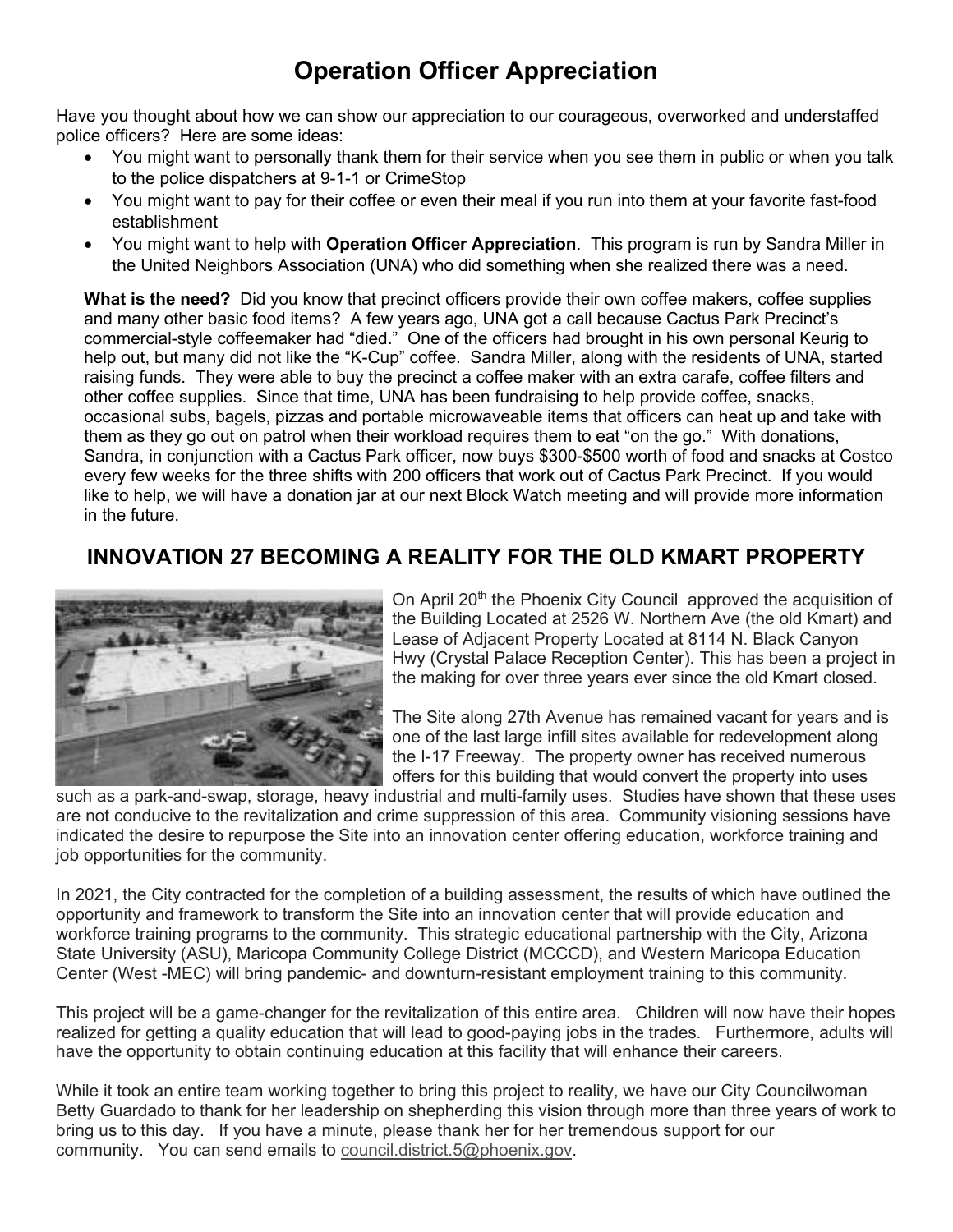### **SHAM DEBT RELIEF OFFERS**

Debt is something that can creep up on anyone, and before long, you are looking for a way out of it. But use caution — sometimes, tempting offers of debt relief will only make your own problems worse, while lining the pockets of scammers.

*HOW IT WORKS:* Debt relief scams promise "guarantees" to get you out of debt quickly and cleanly. You may be asked for advance payment, or to pay ongoing fees, for the "services" they provide. You may receive an offer to enroll in a debt relief program without having your own financial situation specifically reviewed. You may even be told to stop paying your creditors.

*WHAT YOU SHOULD KNOW*: There simply is no guarantee that any debt relief program will get you out of debt or stop collection calls or lawsuits. Anyone promising this is lying to you. Debt relief plans can only work for you if they are based on your specific financial situation. Offers to enroll you without considering that are bogus. It's illegal for debt relief companies to seek upfront payment before they provide services to you. In a scam scenario, you might be led to believe fees you are paying to the debt relief company are going to your creditors. If you follow their guidance to stop paying your creditors, those creditors could bring a lawsuit against you.

*WHAT YOU SHOULD DO:* Check with your state Attorney General's office before working with a debt relief service to see if it has been the subject of complaints. Consider negotiating with creditors directly or connect with a debt counselor through a nonprofit credit counseling organization, such as the National Foundation for Credit Counseling. Report any debt relief scams to the Federal Trade Commission by calling 1-800-382-4357 or going online to reportfraud.ftc.gov.

#### **WAR IN UKRAINE SPAWNS CHARITY SCAMS**

Scammers follow the headlines and take advantage of them when they can. Public desire to support Ukraine in this critical time of need is no exception.

*HOW IT WORKS:* You receive a communication – by phone, email, text, on social media – even in person, soliciting donations for the people of Ukraine. The name of the charity sounds familiar. You may feel pressured to act quickly, and they may direct you to donate through a payment app, by text, or by purchasing gift cards and sharing the numbers off the back.

*WHAT YOU SHOULD KNOW:* Bogus charities may use names similar to existing charities to legitimize themselves. The pressure to act quickly is a red flag; a real charity will take your donation when you are ready to provide it. Less common forms of payment are also a red flag, though criminals may seek checks, cash or credit card payments as well. (Always opt for a credit card, which carries greater consumer protections than other payment forms.)

*WHAT YOU SHOULD DO:* Legitimate charities – those whose fundraisers pass through most of the donations to the actual cause – need support. They, just like you, lose out when a criminal intervenes. Research charities before you donate. It's easy to do at sites like Give.org or Charity Watch. In addition, Charity Navigator has a page specifically dedicated to high-performing charities engaged in relief efforts in Ukraine.

#### **IMPORTANT INFO ABOUT NEXTDOOR!**

The Police can only post information and events, they cannot see any posts by you or your neighbors unless the posts are directly responding to the Police post. When you or your neighbors talk about suspicious activity, burglaries, etc. on the neighborhood list, the police cannot see it. So, you need to call the information in to CRIME STOP 602-262-6151 or to be anonymous, call SILENT WITNESS 480-WITNESS.

#### **KEEP PHOENIX GRAFFITI FREE**

One ongoing program that is not new but has been very effective in fighting blight is the city's Graffiti Busters program. Graffiti Busters work seven days a week to clear graffiti, often responding to reports from residents. The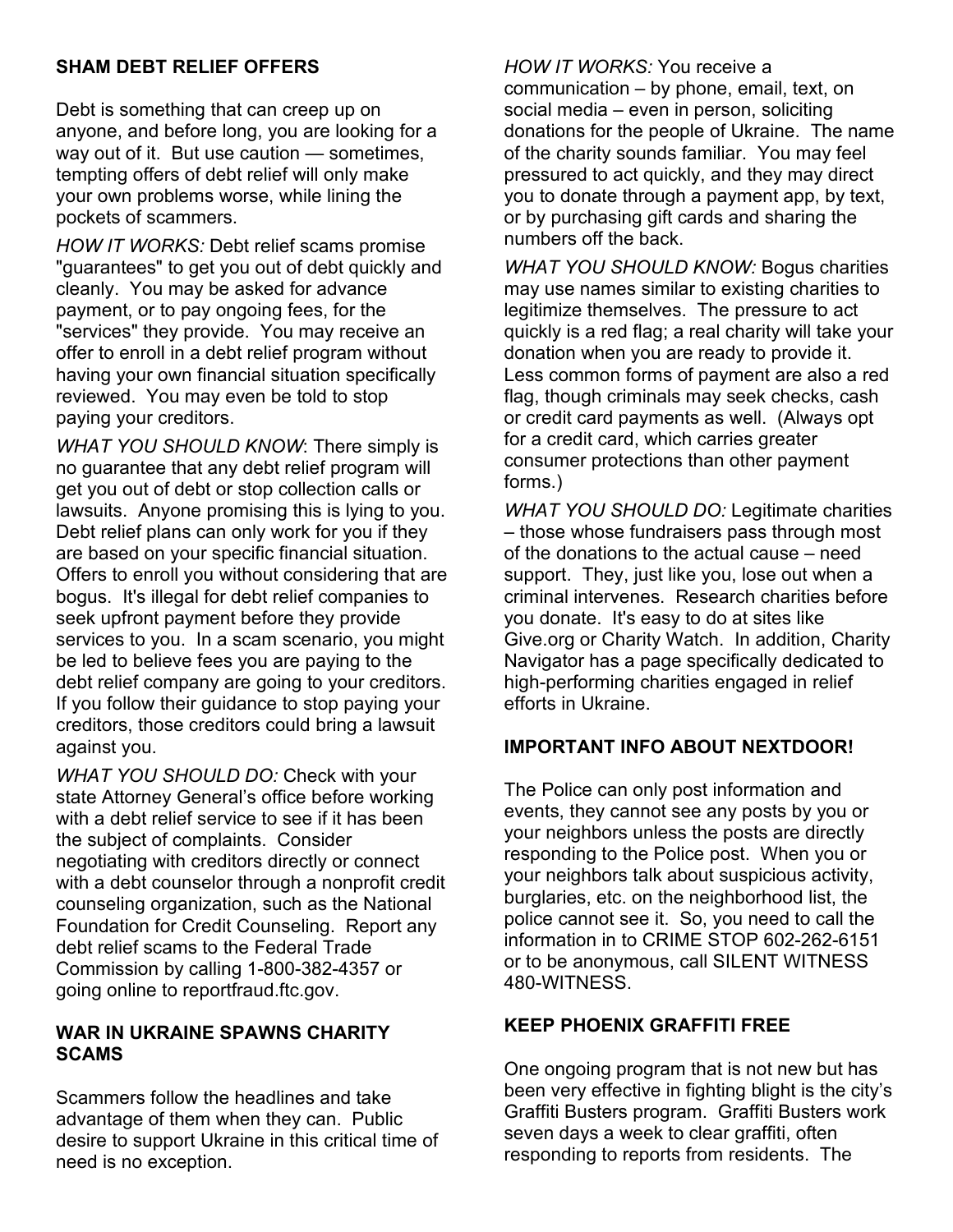Graffiti Busters cover or remove up to 200 sites of graffiti every day, at no cost to residents or businesses. In 2021, crews used nearly 12,000 gallons of paint and cleaned up nearly 52,000 sites of graffiti around Phoenix. Report graffiti:

- App : myPHX311 (use the TELL THE CITY ABOUT tab)
- Call : 602-534-4444 Email : blight@phoenix.gov
- Call 911 for graffiti in progress

#### **REMINDER: YOU CAN SAY NO TO PANHANDLING.**

There is a better way to give. Never give money to people begging on street corners! It enables them to continue buying drugs or alcohol without ever addressing their problems. And there are a lot of scam artists out there, too, making \$200-300 every day, tax free! Instead, give to charities with a reliable track record of helping the homeless (e.g., Phoenix Rescue Mission, UMOM, Salvation Army, St. Vincent de Paul, Central Arizona Shelter Services and Church on the Street, to name just a few).

#### **STAY CONNECTED WITH PHOENIX CITY SERVICES THROUGH ITS NEW MOBILE APP, MYPHX311.**

Use the app to access your City account and pay your City Services bill, report a streetlight out or a pothole in your road, request a repair

to your trash or recycling container, or get a permit for work being done on your home. You can also use the app to connect with our City leadership, report fraud or government waste, and get details on street closures. So many services – in one place – **myPHX311**. Access PHX Services on your iPhone®, iPad®, and Android® devices. Choose your platform to visit the store and download and install the free App. You can also access these same services from your computer desktop by accessing the City's updated web portal, *Phoenix.gov/myPHX311*.

### **POOLS, SPLASH PADS**

Summer pool season starts on Saturday, May  $28<sup>th</sup>$ . The City will soon finalize which pools will be open to the public and their operating hours. Look for updates at Phoenix.gov/Parks/Pools. The City's Aquatics Division is hiring pool managers, cashiers and a mascot for the 2022 pool season. For more information, check out *Phoenix.gov/Parks*.

#### **SUMMER CAMPS**

 Registration for City of Phoenix PHXPlays Summer Camps is open. Camps will be offered at more than 20 facilities Monday-Friday for ages 6-12 featuring various prices and registration options. Some camps include lunch, sports, crafts, games and more. See *Phoenix.gov/Parks* for more information.

## WHEN YOU CALL 911 KNOW THE 10 W's

- **What** is your location? GIVE EXACT LOCATION
- **What** happened? WHAT TYPE OF CRIME?
- **When** did this happen?
- *(These questions will determine if it is a priority call. Give as much of this necessary information as you can.)* 
	- **Was** anyone hurt?
	- **Weapons** are there weapons involved?
	- **What** manner did they leave or arrive foot, vehicle, bicycle…?
	- Who did it? –Suspect description
	- **Where** did the suspect go? What direction
	- **What** did the suspect obtain? type and amount
	- **Who** is calling? Give your name location and phone number (You can remain anonymous. If you do give your name, the info is redacted from the public record access.)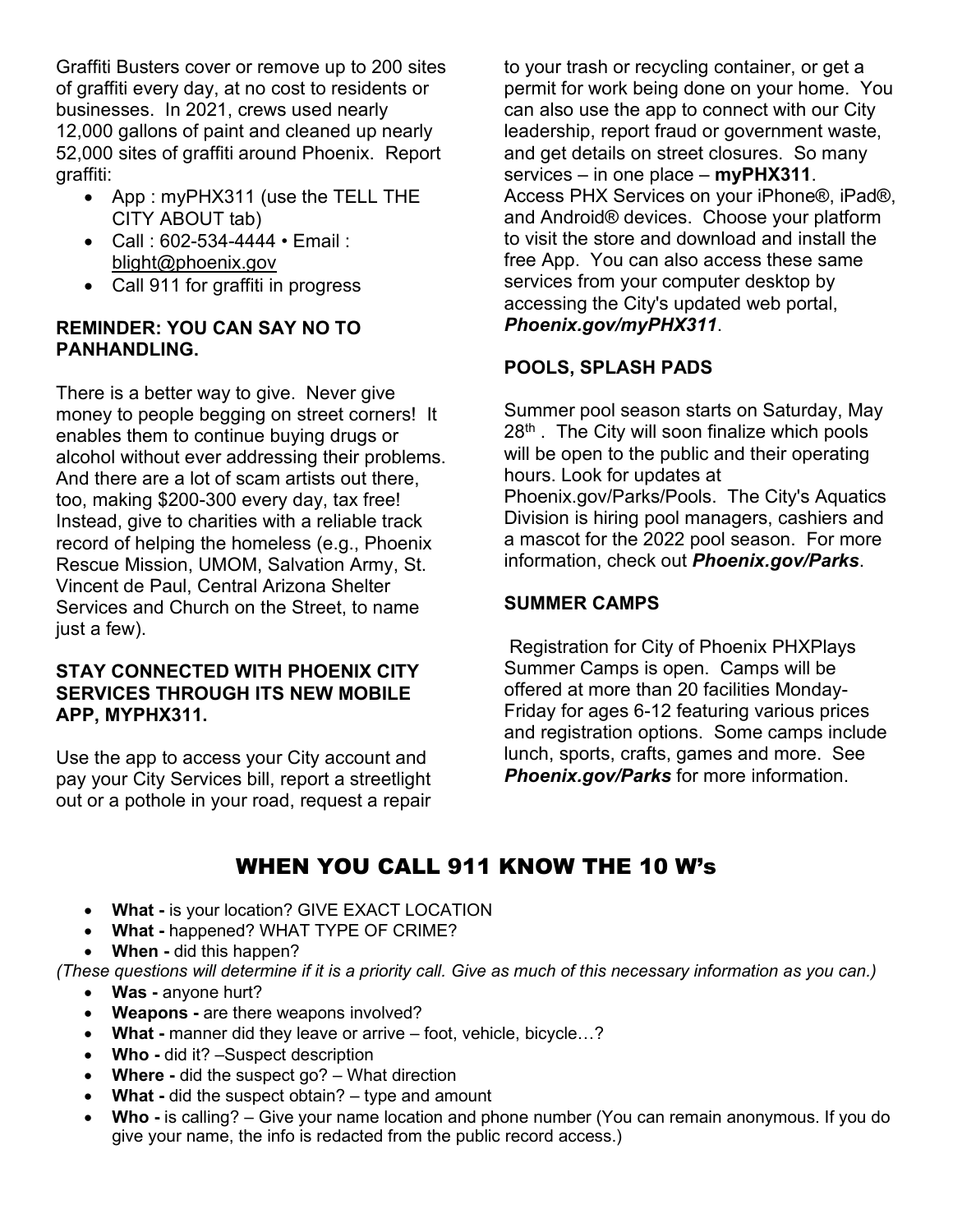### **KEEP YOUR PROPERTY WELL MAINTAINED – AVOID BLIGHT VIOLATIONS**

**BLIGHT AND ZONING LAWS STRUCTURES:** The maintenance of a home is the responsibility of the property owner. Any wood, siding, shingles, roof covering, railings, fences, walls, ceilings, porches, doors, windows, screens and other exterior parts of any structure on the property must be maintained in weather tight, sound condition and in good repair. The property owner is responsible for making sure there are no doors or windows left open and not secure to the outside. **FOR HELP** call the Preservation Division of the Neighborhood Services Dept. at 602-495-0700 to see if you qualify for a free Grant!

**OUTDOOR STORAGE**: All outside storage that can be seen from the street should be inside sheds or cabinets. Items should not be set in car ports in view of the street. Please use enclosed areas or backyards.

**JUNK, TRASH & DEBRIS**: Junk, trash and debris cannot be left in the yard or car port and must be properly disposed of. This includes junk auto parts, appliances, furniture, building and/or landscaping material, trash such as discarded papers, cardboard, plastics, etc. including tree trimmings and fallen limbs or any other items that appear to have been discarded. The only exception is during the Bulk Trash Collection weeks four times a year.

**PARKING:** Parking is only permitted for passenger cars and motorcycles on residential streets, on driveways or in garages. A driveway or parking area must be constructed with an approved dust free

parking surface. The stone must be1/4 -3/4 in size with a permanent border holding it in. 1/4 minus size stone is not allowed for parking. There are limits to the amount of front yard area that can be used for parking. No more than 45% of the front yard may be converted to driveway or dust free parking.

**GRASS AND WEEDS**: Grass and weeds must not be allowed to grow over 6 inches high due to fire hazard, allowing the weeds to go to seed and spreading throughout the neighborhood and insect infestation.



**ELIMINATE GRAFFITI:** Keeping the neighborhood graffiti free is something we can all do. If there is graffiti on your property, please remove it as soon as possible. The Graffiti Busters Program provides paint, supplies and training to assist groups with eliminating graffiti. The City will also remove the graffiti from private property with written permission from the property owner. Call 602-495-7014.



As we are a neighborhood in constant transition we all have new neighbors in our area. Please be kind and neighborly and find a nice way to inform them of their responsibility to prevent blight. Please be safe and remind your friends and neighbors to do the same.

Zoning enforcement is through *City of Phoenix Neighborhood Services Department*. You may contact them at *General Information – 602-262-7344* or *Neighborhood Preservation – 602-262-7844* Private Property, Right-of-Way Widths and Lot Dimensions -



**Career Success Schools – STEM Academy and Principal Dameon Blair**  for hosting our Neighborhood meetings.